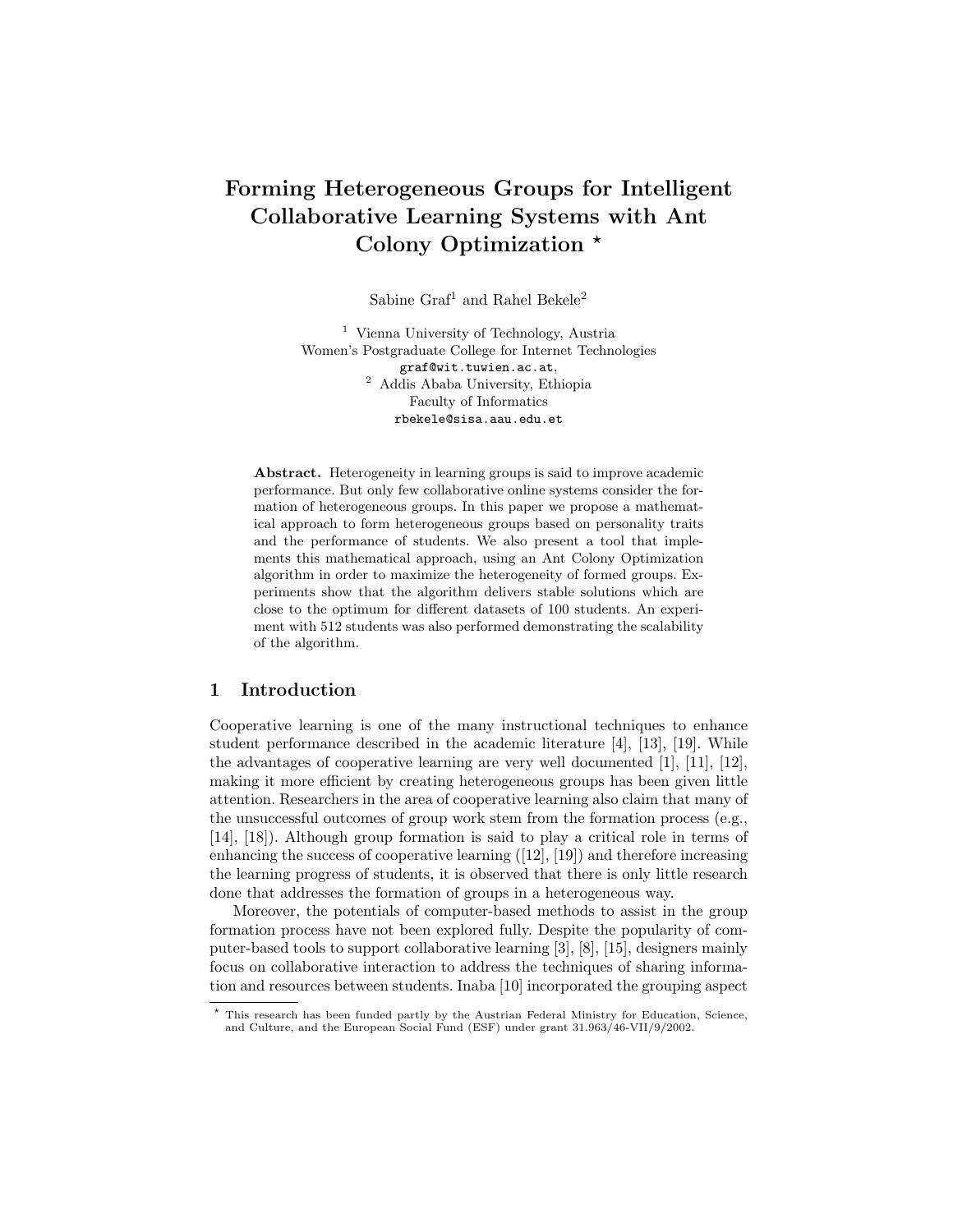and constructed a collaborative learning support system that detects appropriate situations for a learner to join in a learning group. Also Greer et al. [9] considered the formation of groups in tools that address the issue of peer-help.

While the above systems have proved to be appropriate in several contexts, they do not specifically reveal how the groups can be initially formed. It seems that considerations of the personality attributes are usually neglected in forming groups. The objective of this paper is, therefore, to address this limitation incorporating personality attributes as well as the performance level to form heterogeneous groups.

The research work has two main goals. The first one is the development of a mathematical model (Sect. 2) that addresses the group formation problem through the mapping of both performance and personality attributes into a student vector space. This serves as a foundation for the application of formal methods in the determination of heterogeneous groups. The second one is to provide a tool that implements the mathematical model. This tool can be used to supplement existing intelligent collaborative learning systems which do not consider the formation of heterogeneous groups so far. As a consequence, learners get more out of collaborative learning and their learning progress increases.

For maximizing the heterogeneity of the groups, the tool uses an Ant Colony Optimization algorithm described in Sect. 3. We describe in Sect. 4, how the algorithm is adopted in the group formation problem and experiments applying the algorithm with real-world data are presented in Sect. 5.

# 2 The Mathematical Approach of Group Formation

In this section, the conceptual framework for our mathematical model to form heterogenous groups of students is described.

#### 2.1 The Student Space

For the definition of the student space, attributes whose values can be obtained from easily available indicators are selected based on expert opinion and discussion with colleagues. These attributes are group work attitude, interest for the subject, achievement motivation, self-confidence, shyness, level of performance in the subject, and fluency in the language of instruction. Each of these attributes has three possible values, where 1 indicates a low and 3 a high category value.

By applying the concepts of a vector space model, each student is represented in a multi-dimensional space by a vector whose components are made up of the values of personality and performance attributes. For instance, student  $S_1$ may be represented by the vector  $S_1(3, 1, 2, 1, 3, 3, 2)$ , indicating that group work attitude is positive, interest of the subject is low and so on. For collecting the values of the attributes in order to apply the approach in real-world, a data collection instrument was designed and available at [2].

The student-score for a particular student, used to measure heterogeneity, represents the total score of a student computed as the sum of all values of the student's attributes.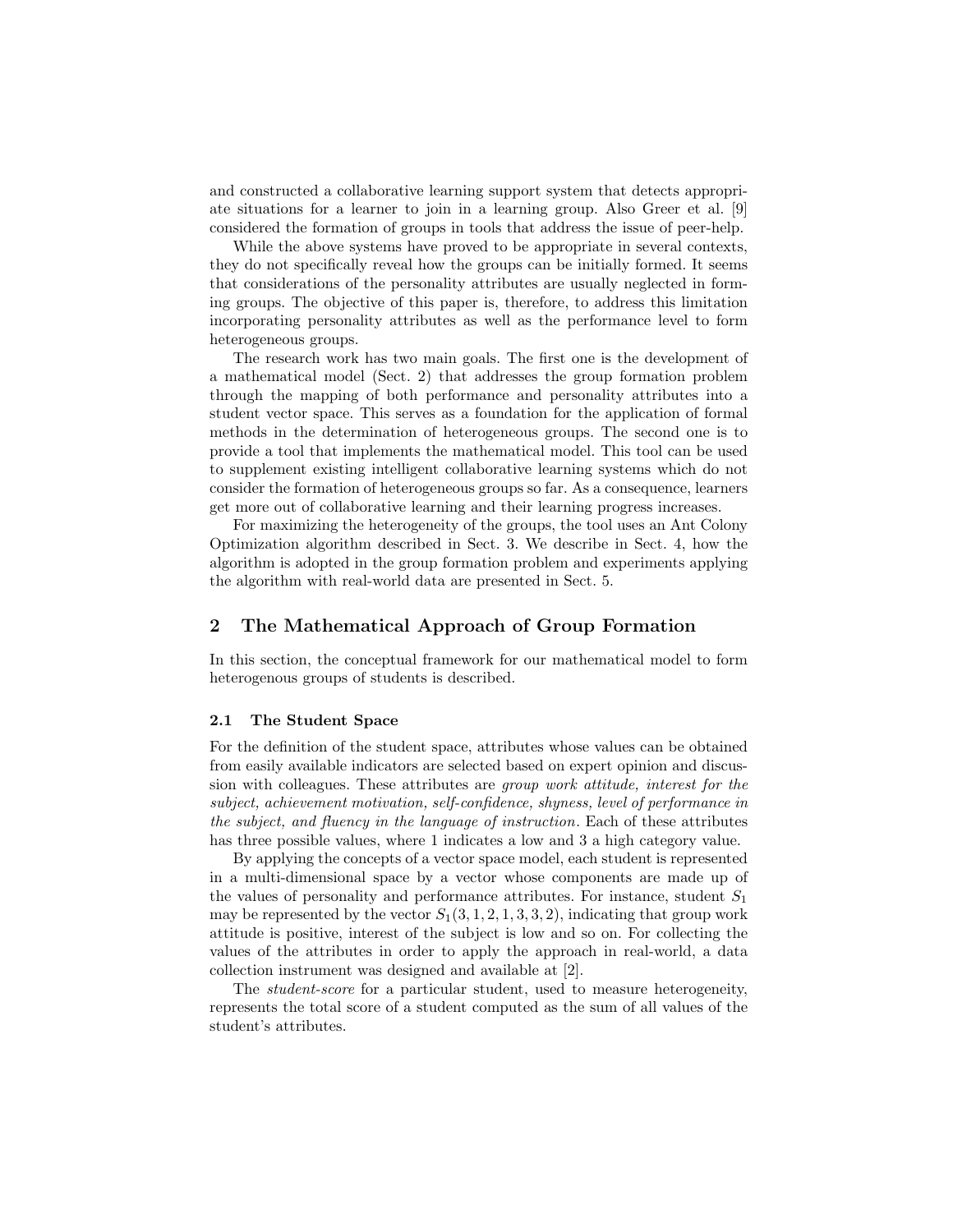

Fig. 1. Illustration of the measure of goodness of heterogeneity

#### 2.2 Heterogeneity of Students

In heterogeneous groups, it is important that students have different values of the attributes considered. This may be measured by the Euclidean distance (ED) between two students.

Let  $ED(S_1, S_2)$  be defined as the distance between the vectors representing two students in space. Applying the Euclidean distance, this becomes

$$
ED(S_1, S_2) = \sqrt{\sum_{i=1}^{n} (A_i(S_1) - A_i(S_2))^2},
$$
\n(1)

where  $A_i(S_j)$  represents the value for a particular attribute  $A_i$  for a student  $S_j$ and n represents the number of attributes.

#### 2.3 Goodness of Heterogeneity in Groups

As shown in Fig. 1, a reasonably heterogeneous group refers to a group where student-scores reveal a combination of low, average and high student-scores. This is justified by the recommendation of Slavin [18] who proposes that students should work in small, mixed-ability groups of four members: one high achiever, two average achievers, and one low achiever. This idea is extended further and applied in student-scores.

The measure of goodness of heterogeneity (GH) is developed with the assumption that in a reasonably heterogeneous group, after taking the maximum and minimum student-score, the rest of the student-scores are expected to lie half way between the maximum and minimum score. In this case, the absolute difference of the average difference  $(AD)$  and the rest of the student-scores is minimal. Figure 1 illustrates the concept of the goodness of heterogeneity, assuming that each group has four members. In the following, we assume and also recommend a group size of four, as it is also suggested by Slavin [18]. Nevertheless, the group size can also be extended or reduced by increasing or decreasing the number of students with average score.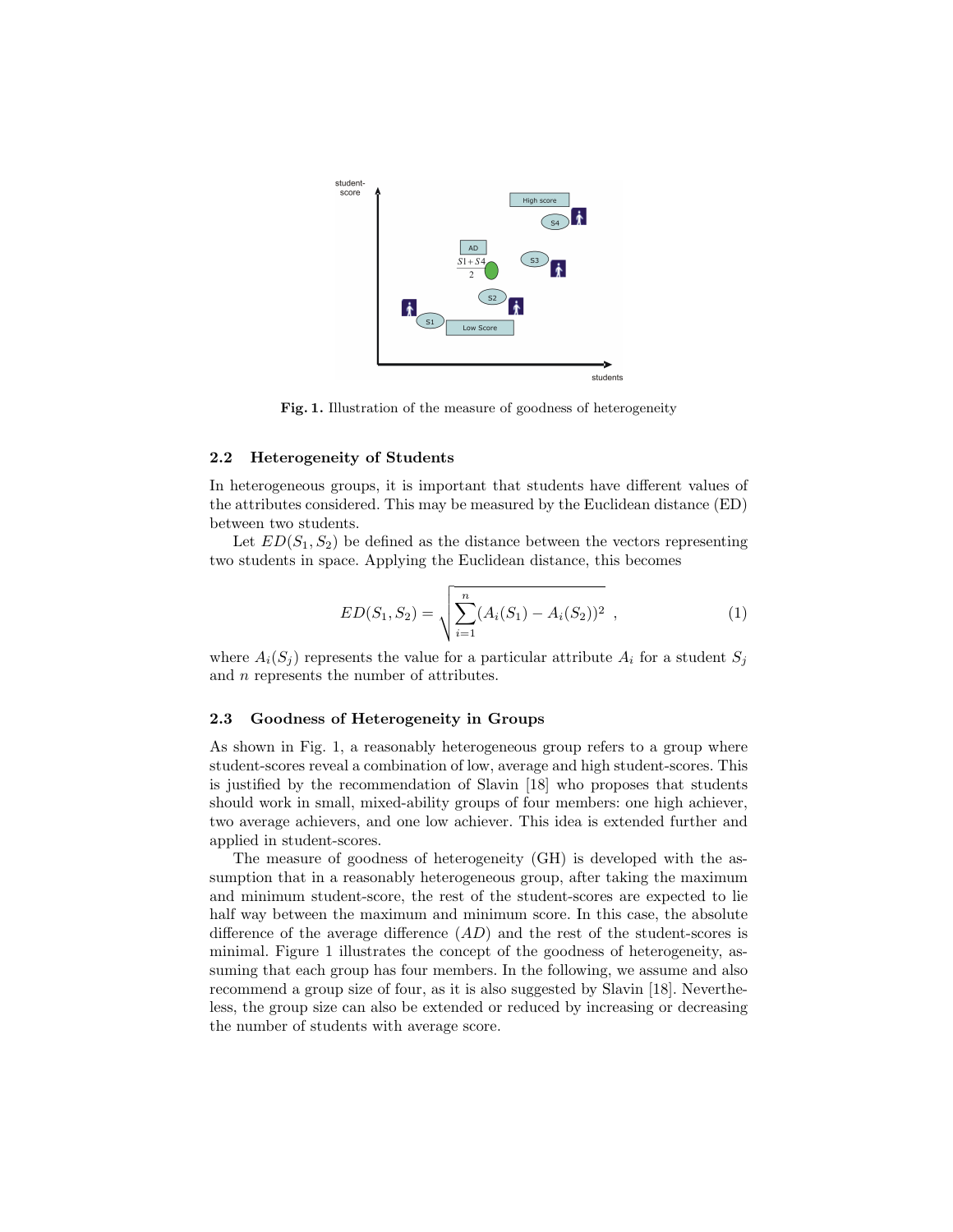The measure of GH can be computed as follows. Let  $AD_i$  be the average of the maximum and the minimum student-score in the  $i$ -th group.

$$
AD_i = \frac{\max scoreof(S_1, S_2, S_3, S_4) + \min scoreof(S_1, S_2, S_3, S_4)}{2}
$$
 (2)

The measure of goodness of heterogeneity is then defined as

$$
GH_i = \frac{\max scoreof(S_1, S_2, S_3, S_4) - \min scoreof(S_1, S_2, S_3, S_4)}{1 + \sum_j |AD_i - scoreof(S_{j(i)})|},
$$
(3)

where  $S_{j(i)}$  is the student-score of the j-th student in group i, excluding the maximum and the minimum student-score.

Where a reasonable heterogeneity is experienced, the numerator in (3) should be greater than the denominator hence yielding a relatively high value of  $GH_i$ . It is trivial to show that  $GH_i = 0$  when all students in a group have equal studentscores;  $GH_i < 1$  when there is unreasonable heterogeneity in the group (meaning student-scores are at two extremes) and  $GH_i > 1$  in reasonably heterogeneous groups. The greater  $GH_i$ , the better the heterogeneity.

### 2.4 Forming Heterogeneous Groups

An experiment by Bekele [2] shows that students who were grouped according to GH perform better than students grouped randomly or on a self-selection basis. But the GH deals on the basis of score values and does not distinguish between the individual characteristics. To address the limitation of GH, our approach additionally incorporates the Euclidean distance between the group members in the process of forming heterogeneous groups.

Considering the group building process as a whole, we have another aim regarding the goodness of heterogeneity. Aiming only at high GH values will result in some groups with very high GH and the remaining students will form groups with low GH. To form groups with a similar degree of heterogeneity, the deviation of GH values need to be considered additionally.

Thus, the objective of building heterogeneous groups can be formulated as follows:

$$
F = w_{GH} \cdot GH + w_{CV} \cdot CV + w_{ED} \cdot ED \rightarrow max , \qquad (4)
$$

where GH is the sum of the goodness of heterogeneity values, as defined in (3), of all groups. CV is the coefficient of variation based on all GH values and ED is the Euclidean distance of all groups, whereby the Euclidean distance of one group can be calculated by summing up the Euclidean distance between all combinations of group members according to (1). Each of these terms is weighted by the corresponding w. Aiming at a high heterogeneity, the fitness  $F$  should be maximized.

As can be seen, forming heterogeneous groups is not trivial. In a former experiment by Bekele [2], an iterative algorithm was developed to build heterogeneous groups based on GH. Euclidean distance is considered by the restriction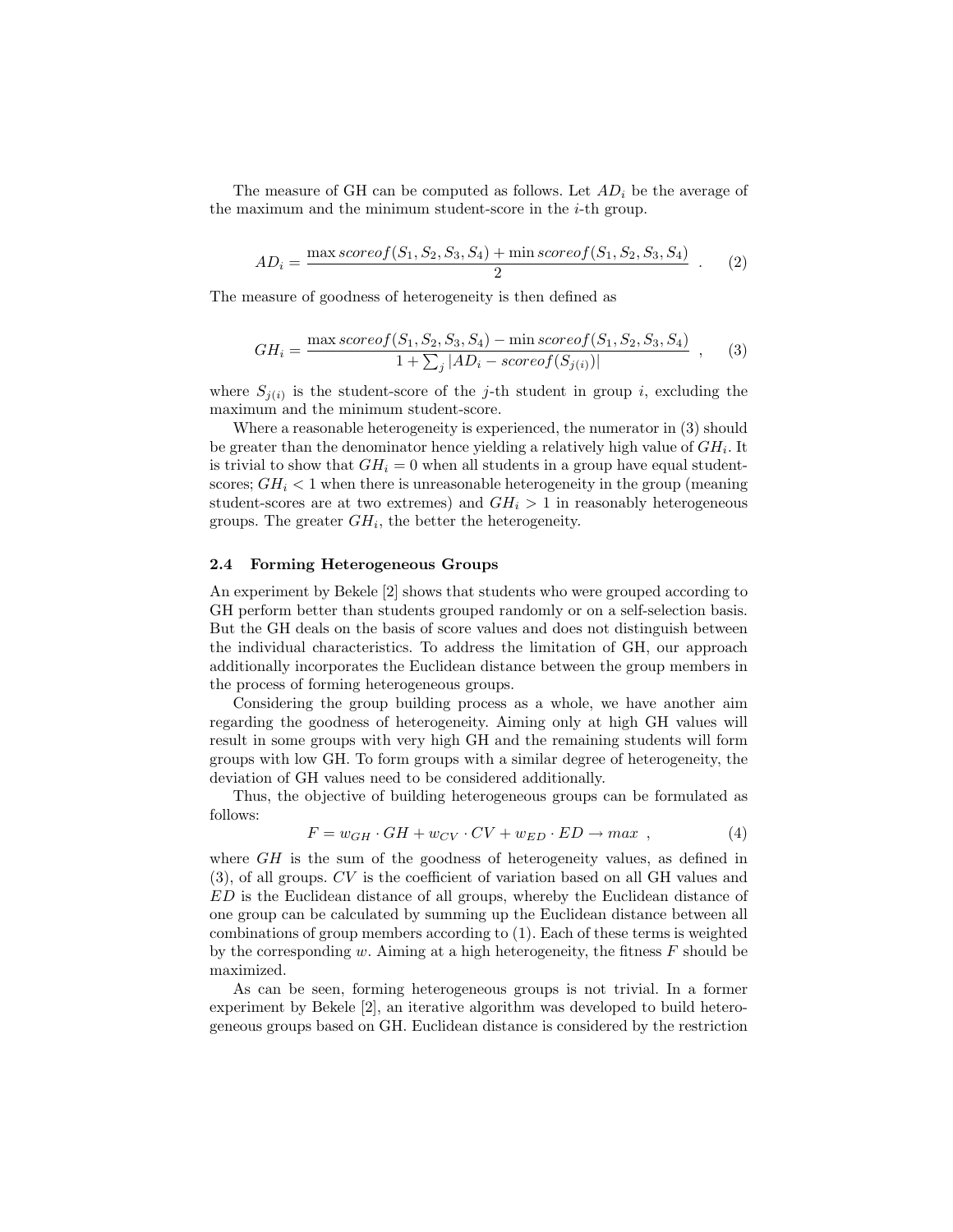that ED between at least two students has to exceed a certain threshold. By extending the objectives of [2] and including the Euclidean distance and the coefficient of variation of GH values in the optimization process, the problem becomes even more complex. For this reason and also because the problem is an NP-hard problem, we developed a tool based on an artificial intelligence approach, namely Ant Colony Optimization. In the next section, Ant Colony Optimization is introduced.

## 3 Ant Colony Optimization

Ant Colony Optimization (ACO) [5] is a multi-agent meta-heuristic for solving NP-hard combinatorial optimization problems, e.g. the travelling salesman problem. In the following, a brief introduction into ACO as well as a description of the applied algorithm is provided.

#### 3.1 Background

ACO algorithms are inspired by the collective foraging behaviour of specific ant species. When these species of ants are searching for food sources they follow a trail-laying trail-following behaviour. Trail-laying means that each ant drops a chemical substance called pheromone on its chosen path. Trail-following means that each ant senses its environment for existing pheromone trails and their strength. This information builds the basis for their decision which path to follow. If there is a high amount of pheromones on a path, the probability that the ant will choose it is also high. If there is a low amount of pheromones, the probability is low. The more often a path is chosen, the more pheromones are laid on it which increases the probability that it will be chosen again. Since the decision is based on probabilities, an ant does not always follow the way that has the highest pheromone concentration. Paths which are marked as poor are also chosen, but with lower probability. Pheromones evaporate over time, leading to the effect that rarely used trails will vanish. These strategies enable natural ants to build a map of pheromone trails which indicates the best paths to a food source.

Several ACO algorithms exist that model and exploit this behaviour for solving graph-based NP-hard combinatorial optimization problems. One of the biggest advantages of ACO algorithms is that they can be applied very well to different optimization problems. The only requirement is that the problem can be represented as a graph, where the ants optimize according to the best path through this graph.

#### 3.2 Ant Colony System

Ant Colony System (ACS) [6] is one of the most successfully applied ACO algorithms. In [7], Dorigo and Gambardella compared ACS with other optimization algorithms, e.g., neural networks and genetic algorithms for different instances of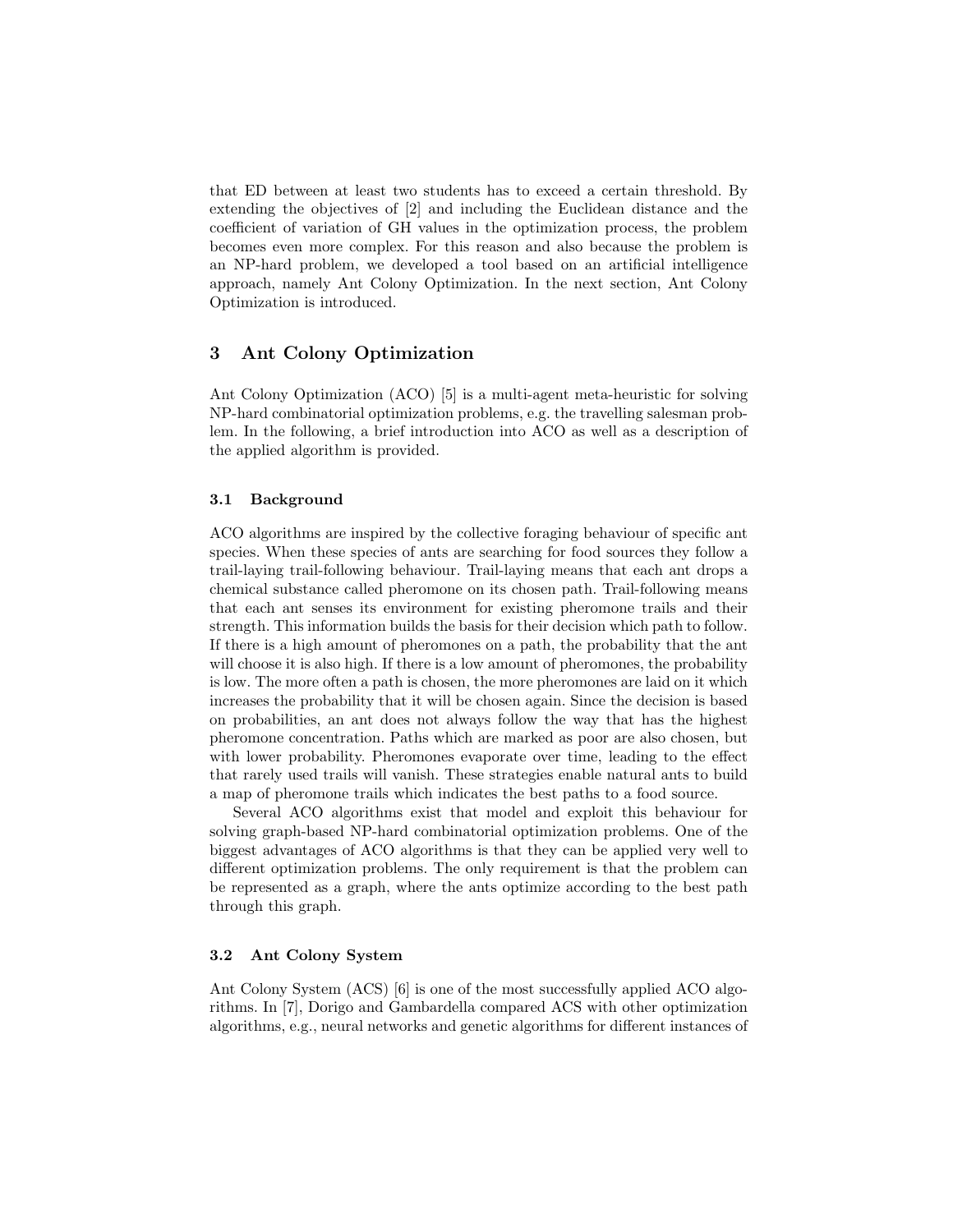the travelling salesman problem. As a result, it is shown that ACS is competitive to the other algorithms and sometimes even finds better solutions.

The procedure of ACS is as follows. The first step is to represent the problem as graph where the optimum solution is a certain - e.g. the shortest - way through this graph. After initializing each edge of the problem graph with a small amount of pheromones and defining each ant's starting node, a small number of ants (e.g., 10) runs for a certain number of iterations. For every iteration, each ant determines a path through the graph from its starting node to the destination node. It does this by applying a so-called random proportional transition rule at each decision point. This rule decides which of all possible next nodes l included in the list  $J$  to choose, based on  $(1)$  the specific edge's amount of pheromones, also called global information  $\tau$ , and (2) local information  $\eta$  representing the costs or utility of choosing the node. Equation (5) describes how to calculate the probability p that ant  $k$  goes from node  $i$  to node  $j$ .

$$
p_{ij}^k = \frac{[\tau_{ij}] \cdot [\eta_{ij}]^{\beta}}{\sum_{l \in J_i^k} \left( [\tau_{il}] \cdot [\eta_{il}]^{\beta} \right)} . \tag{5}
$$

The transition rule itself consists of two strategies. In the *exploring strategy* the ants act similar to natural ants by deciding according to the probabilities  $p_{ij}^k$ . In the *exploiting strategy* the already gathered knowledge about the problem is used straight forward, choosing the node that fits best according to its local and global information. Which strategy is used is decided randomly for each transition whereby the parameter q0 determines the probability.

When the ant arrives at the destination node, the fitness of the newly found solution is calculated. In case the newly found solution outperforms the existing solutions, it is saved to memory as the currently best one. Additionally, to avoid that succeeding ants chose the same path, a local pheromone trail update rule is applied, decreasing the amount of pheromones on the found path slightly.

After all ants have found a solution, the ant which found the best one so far spreads pheromones according to the pheromone trail update rule. Furthermore, the amount of pheromones on each edge is reduced by the evaporation factor  $\rho$ .

ACS can be improved by additionally combining it with a local search method. This local search method can be embedded in different ways. The most usual way is to apply it to each found solution [6].

## 4 Forming Groups with Ants

In the following, we describe how we applied the ACS algorithm to the group forming problem and the necessary modifications to solve the problem with ACS.

## 4.1 Representing the Group Forming Problem as Graph

As already mentioned, the only requirement to use ACO algorithms is to represent the problem as graph. The representation form we used is based on the idea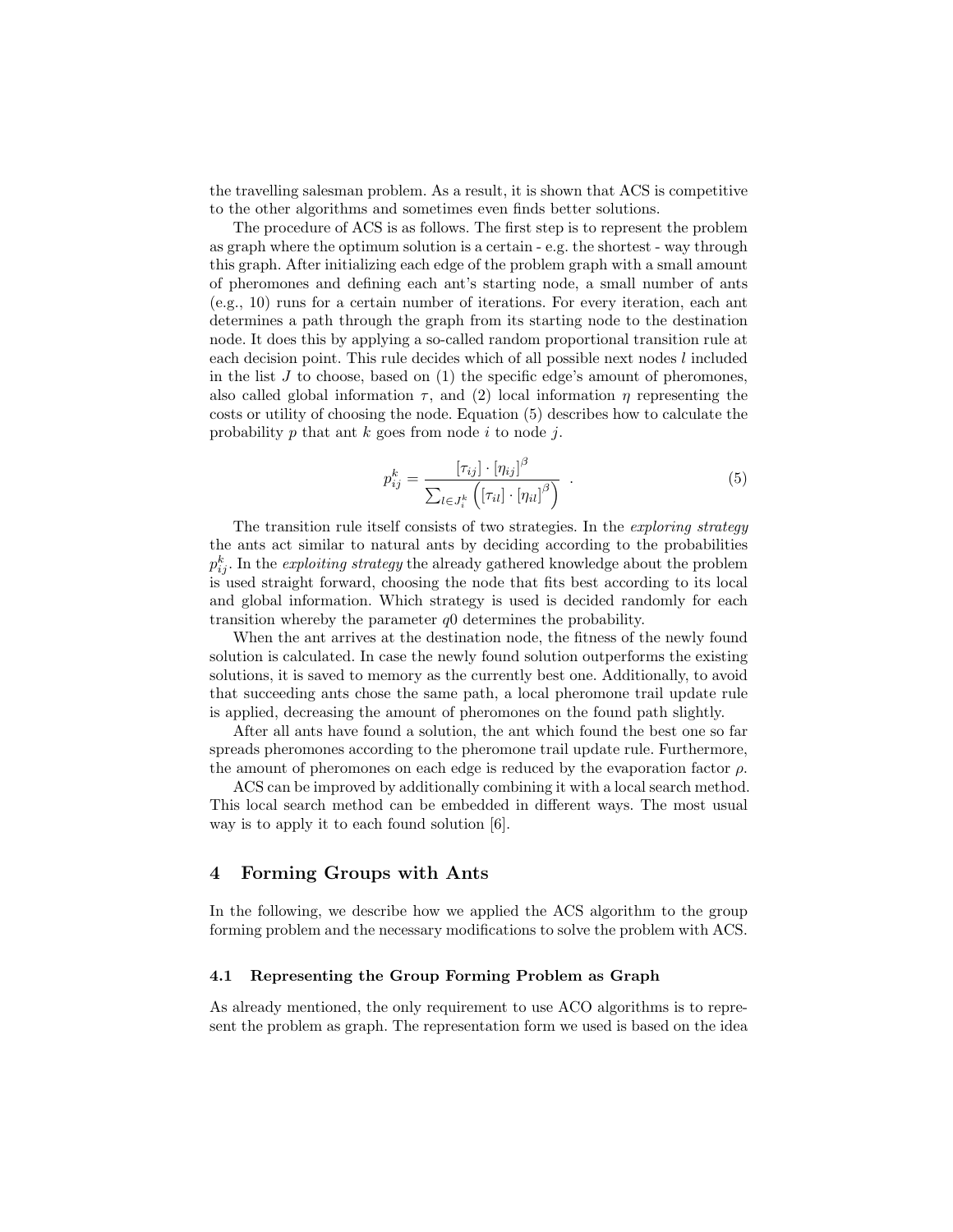

**Fig. 2.** Representation of the grouping problem as graph (group size  $= 4$ )

of ordering students comparable to the travelling salesman problem. The first  $m$  students belong to the first group, the second  $m$  student to the second group and so on, whereby  $m$  is the maximum number of students per group. Figure 2 shows this representation for a group size of four students, whereby the order is indicated by arrows. Having in mind that edges are used for pheromones and therefore indicate how good this edge is, within a group each newly assigned group member is linked not only to the last assigned group member but also to all other members of the group (indicated by solid lines in Fig. 2). This is because the important information for optimization is not the order in which the students are assigned to a group but the fact that exactly these  $m$  students belong together. Therefore, also the decision which student starts a new group is performed randomly (see dotted arrows in Fig. 2).

# 4.2 Applying ACS

For applying ACS to our grouping problem, we need to decide how to measure the local information of an edge. In our case, local information means the benefit to add a specific student to a group to which some group members already are assigned. As described in Sect. 2, heterogeneity of a group depends on the Euclidean distance between all group members and the GH of the group. Regarding ED, the benefit of adding a specific student is the sum of the ED of the new student and all already assigned group members. Because GH can be only calculated if the group is completed, the benefit for adding a student is based on the difference between the scores of the students in the best possible group and the scores of the students in the current group incorporating the specific positions of each student (one high score, one low score, and two average scores). Both local information values are normalized so that a high value indicates a good result and all values are between 0 and 1. For calculating the overall local information of an edge, both information values are weighted and summed up.

The global information is mainly calculated according to ACS. The only modification which has to be done for the grouping problem is that updating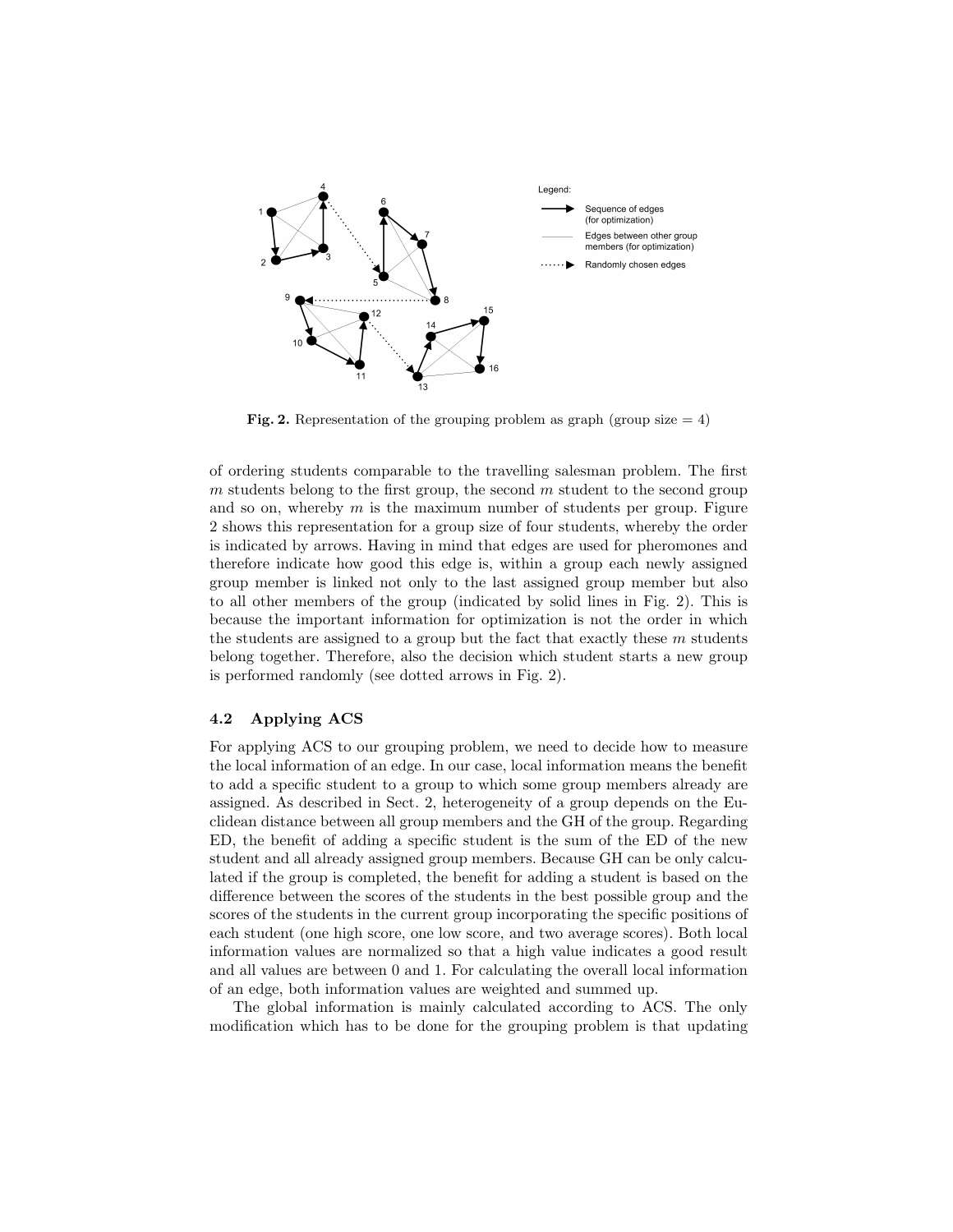pheromones, in both pheromone trail update rules, is done for the edges between the newly assigned student and all other group members rather than only for the edge between the newly assigned student and the student which is assigned last. The amount of pheromones is for each of these edges equal.

The measurement of the quality of a solution is calculated according to the objective function described in (4). The objective of the algorithm is to maximize the heterogeneity of all groups based on the GH value of all groups, the coefficient of variation of these GH values, and the overall Euclidean distance. To improve the performance of ACS, a local search method called 2-opt [16] is applied to each solution an ant found.

## 5 Experiments and Results

This section demonstrates that the group formation based on ACS works effectively using real-world data. Based on 512 student data records we created five randomly chosen datasets of 100 records to demonstrate that the proposed algorithm works not only for a specific dataset but also for randomly chosen real-world data. Additionally, we show one experiment with all 512 records to show the scalability of our approach.

Each experiment consists of 20 runs. The parameter for ACS are assumed according to literature [6] or based on experiments. We assumed  $\beta=1$ ,  $\rho=0.1$ ,  $q0=0.9$ , and the number of ants = 10. The weights are decided as follows:  $w_{GH}=$ 0.35,  $w_{CV}$ =0.15, and  $w_{ED}$ =0.5. Because the coefficient of variation impacts the GH values, we assumed  $w_{GH}$  and  $w_{CV}$  together as important as  $w_{ED}$ .

A run with 100 students stops after at least 100 iterations and only when the solution has not changed over the last  $t * 2/3$  iterations where t is the number of already calculated iterations. In all experiments, the GH values and the CV values were stable, indicating that the best values were already found, and the values of ED varied only slightly per run. Looking at Tab. 1, this can also be seen by the small CV values of the fitness. These values show that the solutions of each run are similar and indicate that the algorithm finds solutions which are stable and close to the optimum for all datasets with 100 students.

Table 1. Results of different datasets

| Dataset | No. of   | Average | Average | Average  | Average        | SD             | $_{\rm CV}$ |
|---------|----------|---------|---------|----------|----------------|----------------|-------------|
|         | students | GH.     | CV      | ED       | <b>Fitness</b> | <b>Fitness</b> | Fitness     |
| А       | 100      | 129.813 | 39.223  | 363.936  | 52.141         | 0.033          | 0.064       |
| B       | 100      | 117.200 | 35.182  | 377.415  | 51.558         | 0.029          | 0.057       |
| С       | 100      | 114.234 | 41.906  | 374.147  | 49.422         | 0.033          | 0.067       |
| D       | 100      | 132.176 | 31.344  | 354.588  | 52.584         | 0.027          | 0.050       |
| E       | 100      | 131.958 | 31.437  | 372.214  | 54.870         | 0.046          | 0.084       |
| F       | 512      | 537.595 | 45.552  | 1915.024 | 46.704         | 0.370          | 0.793       |

Because of the NP-hard nature of the problem, some modifications for running the experiments with 512 students were necessary. The main issue of scal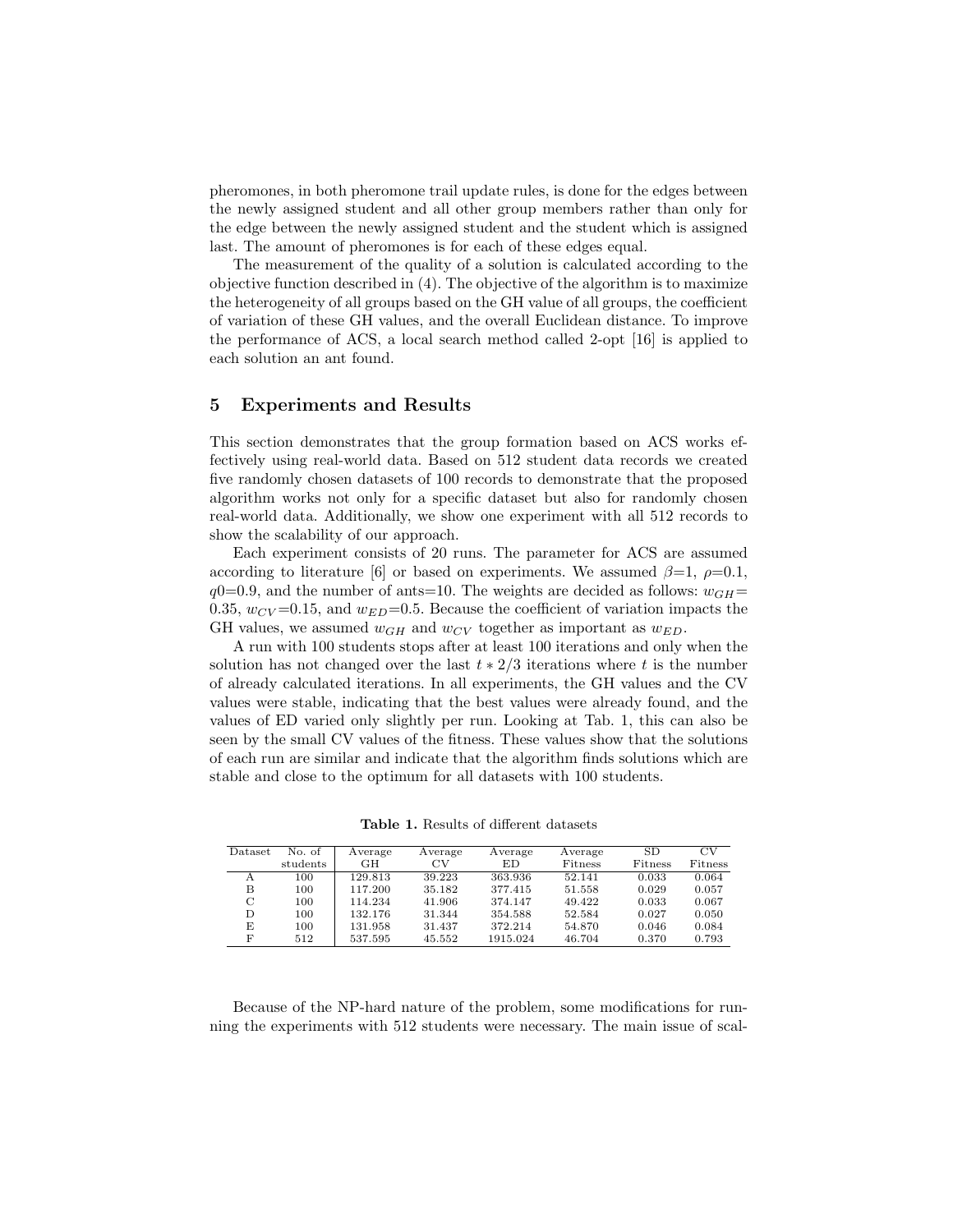ability is the local search method. Therefore, we modified it by applying 2-opt not for all students but only for 20 % of the students which were randomly selected for each solution. This approach is also used successfully by Lo et al. [17]. Furthermore, the general goal changed from looking for a solution which is close to the optimum to finding a good solution. Therefore, the termination condition changed to stopping after 200 iterations. As can be seen in Tab. 1 the CV value of the fitness is higher than for the experiments with 100 students but it is still less than 1. This indicates that the found solutions are stable, good solutions but not that close at the optimum than for the experiments with 100 students.

Comparing the result of the experiment with 512 students with the result of the iterative algorithm in [2], aimed at finding heterogeneous groups according to the goodness of heterogeneity, it can be seen that the proposed algorithm delivers much better results. The iterative algorithm results in an average GH value of 1.6 per group while the proposed algorithm found an average GH value of 4.2. Regarding ED, the iterative algorithm considers only the maximum difference of two students in a group while the proposed algorithm includes the ED values of all combinations of group members. Nevertheless, the average ED values of the proposed algorithm are slightly higher which indicated a much better heterogeneity.

## 6 Conclusions and Future Work

In this paper we have presented a mathematical approach for forming heterogeneous groups of students based on their personality traits and performance. The approach is based on the different characteristics of the students, a general measure of the goodness of heterogeneity of the groups, and its coefficient of variation. The second aim of this paper was to present a tool that implements the proposed mathematical approach by using an Ant Colony Optimization algorithm. Experiments were performed, showing that the algorithm finds stable solutions close to the optimum for different datasets, each consisting of 100 students. An experiment with 512 students was performed demonstrating the scalability of the algorithm.

Because building heterogeneous groups improves the learning progress in collaborative learning, future work will deal with combining the tool with online learning systems, especially collaborative intelligent tutoring systems. We plan to develop a mediator agent that facilitates the group formation process, and to implement it in an already existing system. Another issue for future work is to provide the users with more options to adjust the algorithm, for example, to allow the user to determine a certain duration of running the algorithm or also a certain quality of solution.

# References

1. Ames, C., and Ames, R. (eds.): Research on Motivation in Education. Academic Press Inc., Orlando, USA (1985)